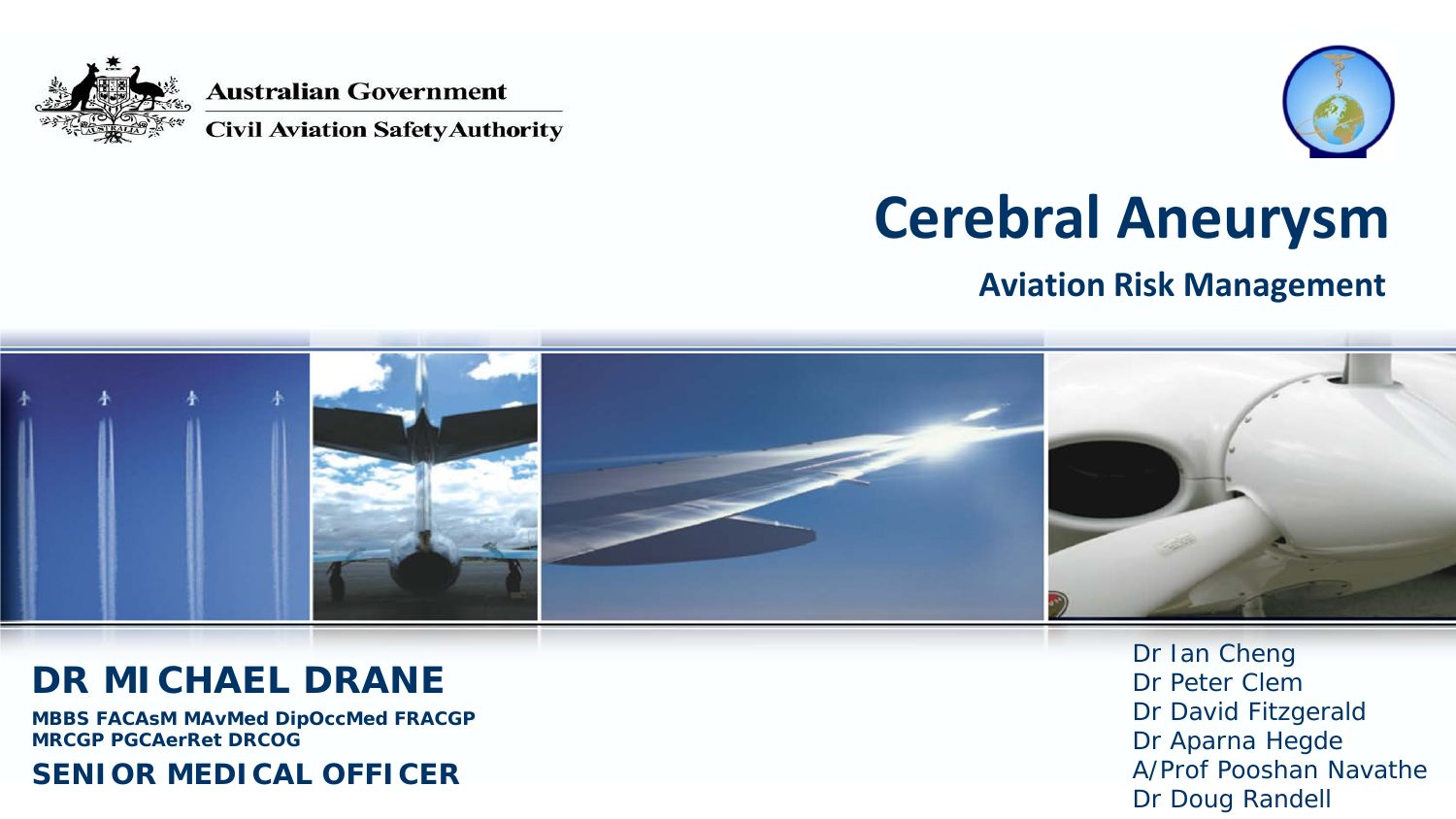

## **Aeromedical Significance**

- "Aneurysm is an abnormal local dilatation in the wall of a blood vessel…"
- Most subarachnoid haemorrhages are caused by ruptured saccular aneurysms.
- Important because of acute onset and incapacitation
- Only about one-third have a "good outcome"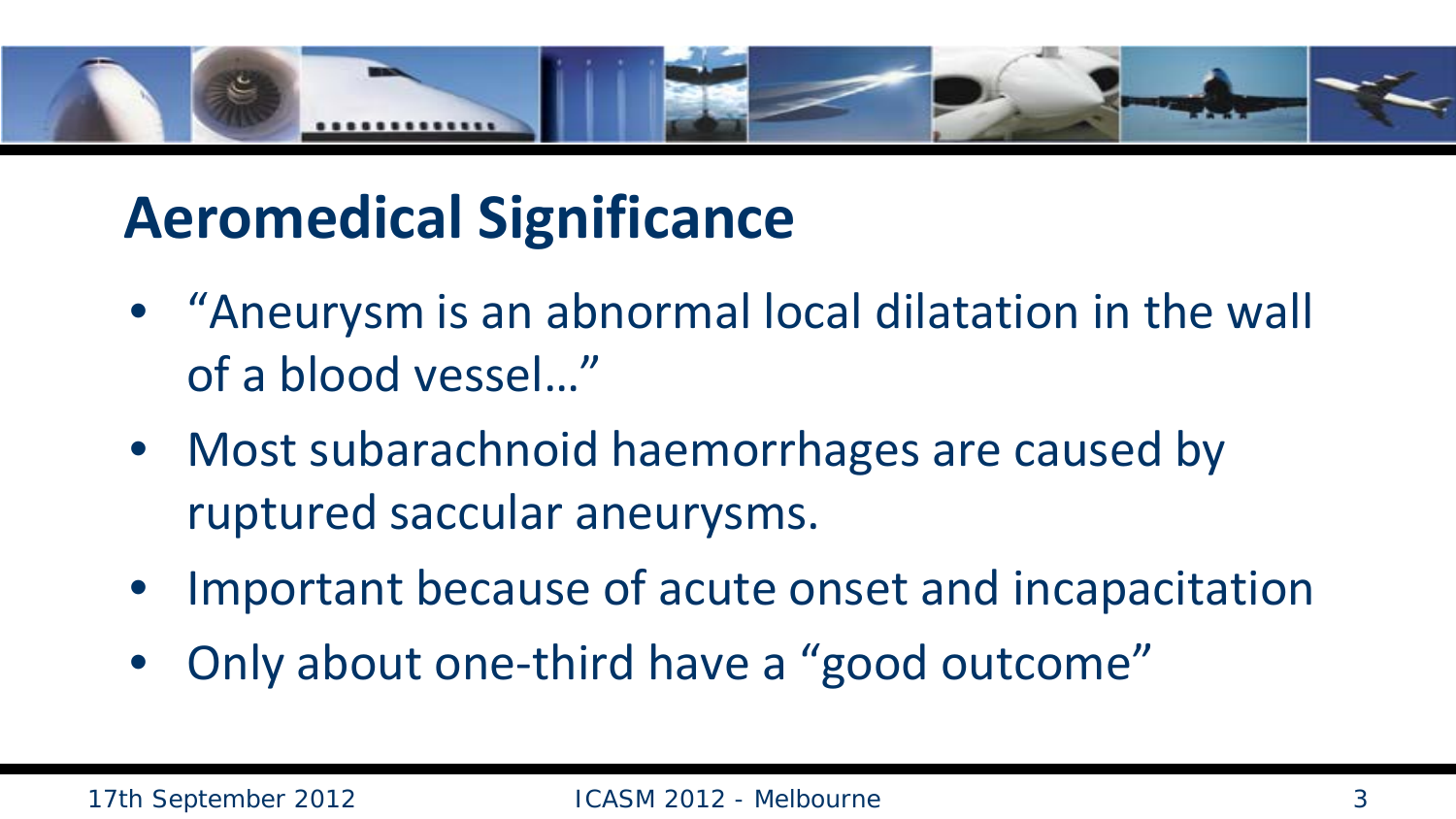

# Aeromedical Risk Assessment

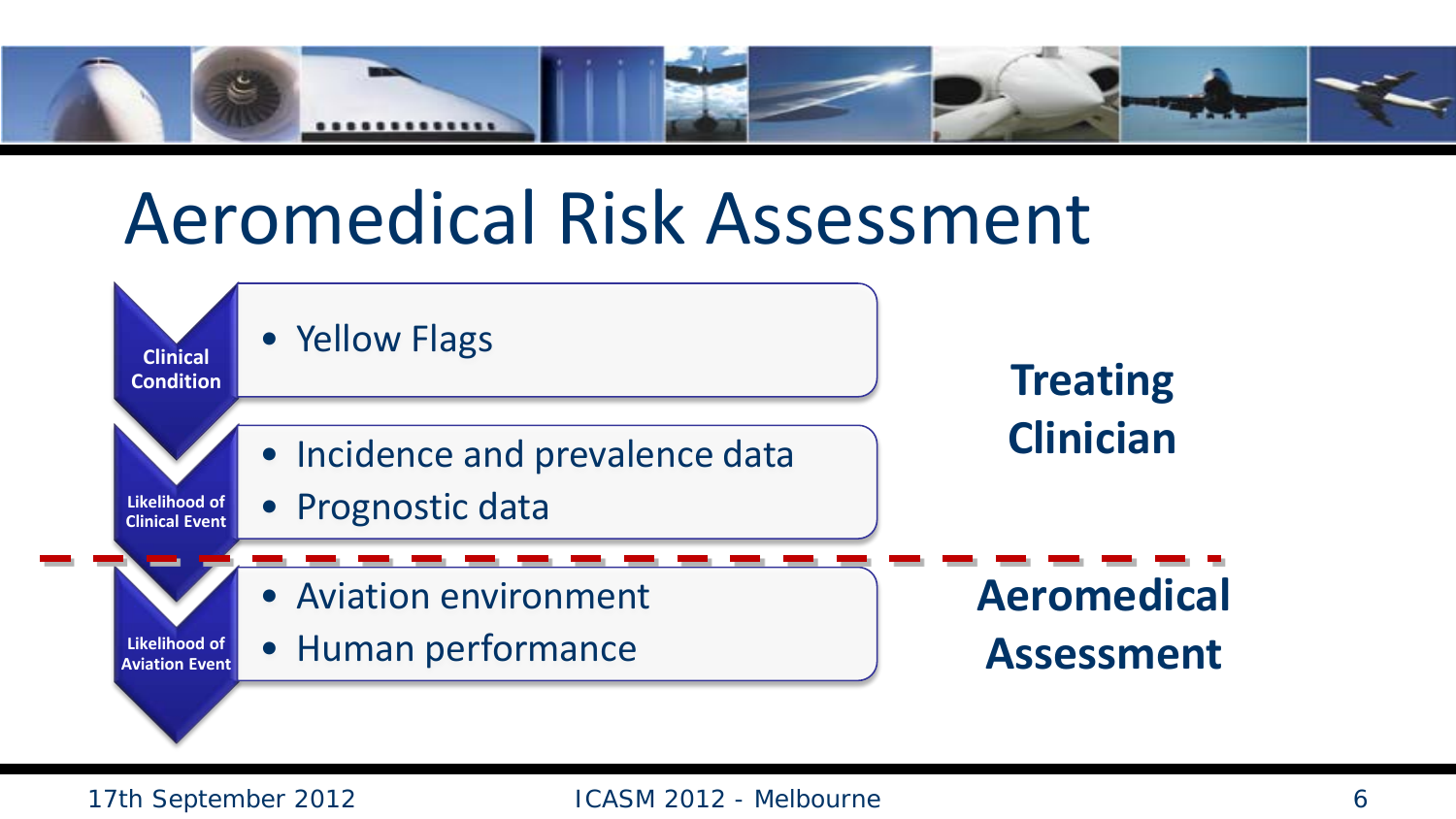





- 3.2% population, (Vernooij 2007, Vlak 2011) 20-30% multiple (Stehbens 1963)
- Mean age 50
- Gender M=F, but F>M over 50yrs
- 85% anterior circulation, mainly Circle of Willis at arterial junctions

#### **Post-rupture**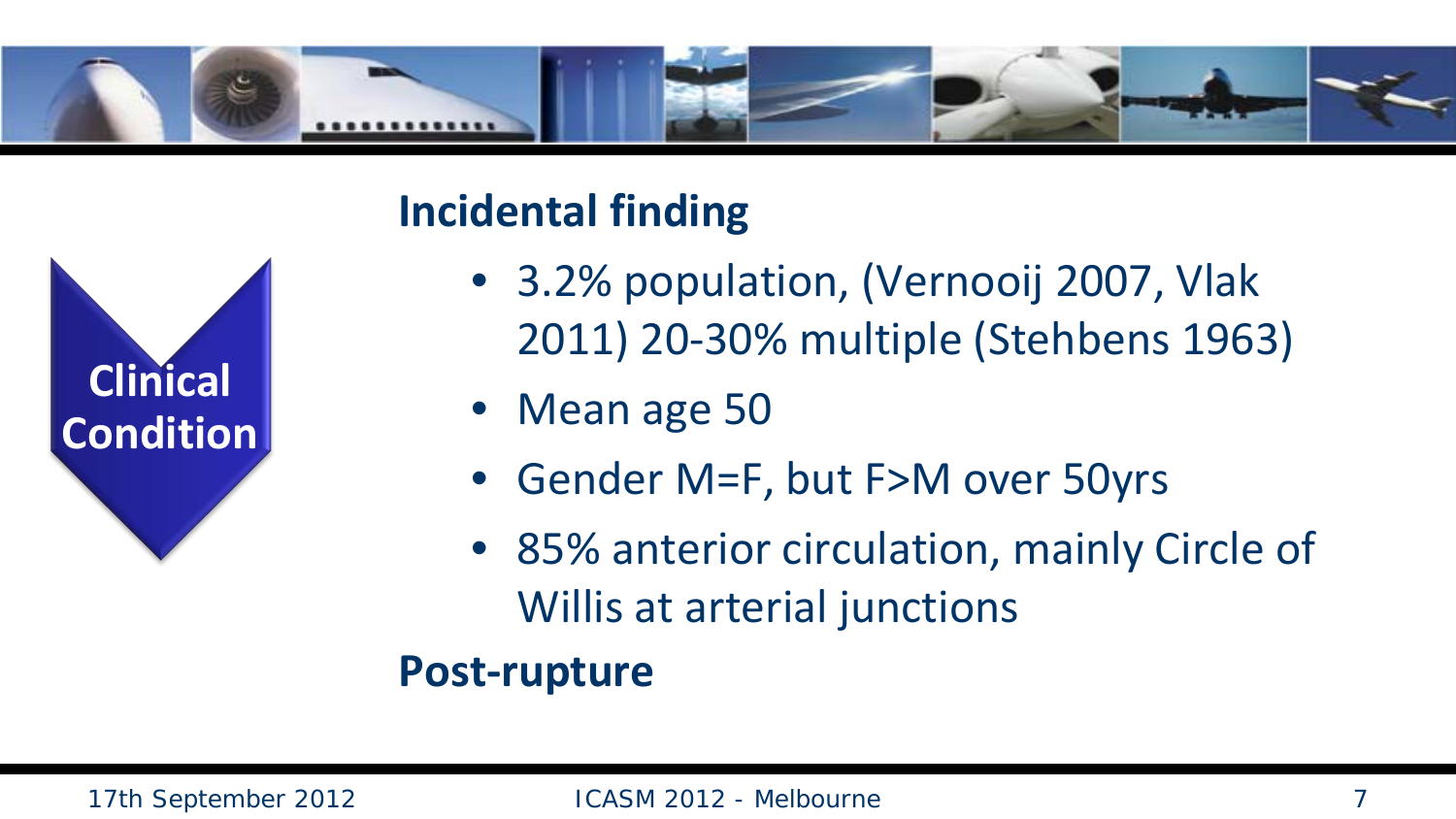



- Polycystic kidney (6.9X risk)
- Connective tissue disorder
	- Ehlers-Danlos
	- Pseudoxanthoma elasticum
- Familial aldosteronism Tp 1
- Alpha1 antitrypsin deficiency

**Clinical** 

**Condition**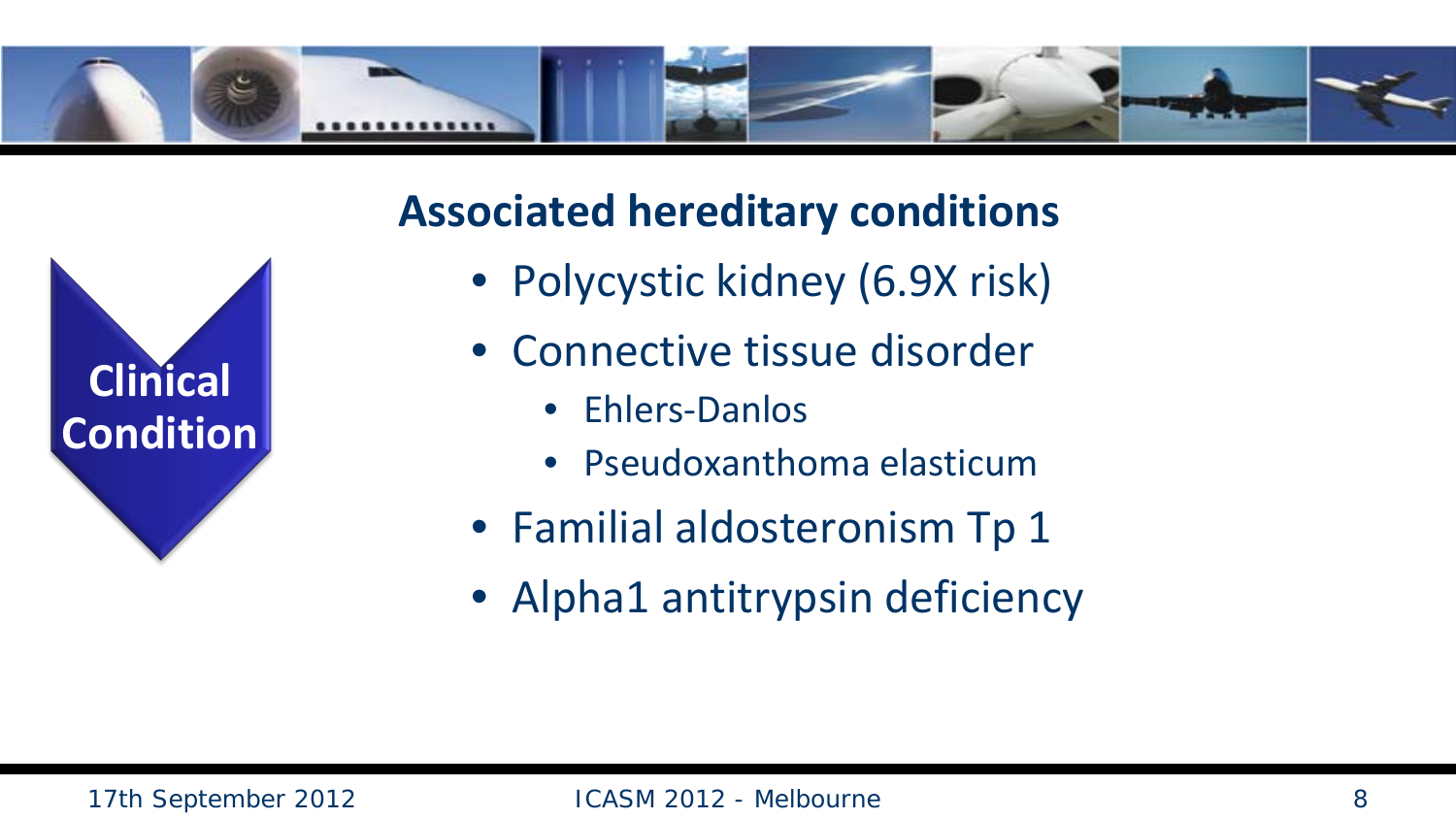

#### **Incidence / prevalence data**

• Aneurysmal subarachnoid haemorrhage 6 – 16/100,000 [Sarti C 1991]

#### **Risk of rupture**

- Size
- Rate of enlargement
- Location & initial size
- Hypertension / Cigarette smoking /Œstrogen deficiency

**Post-treatment complications**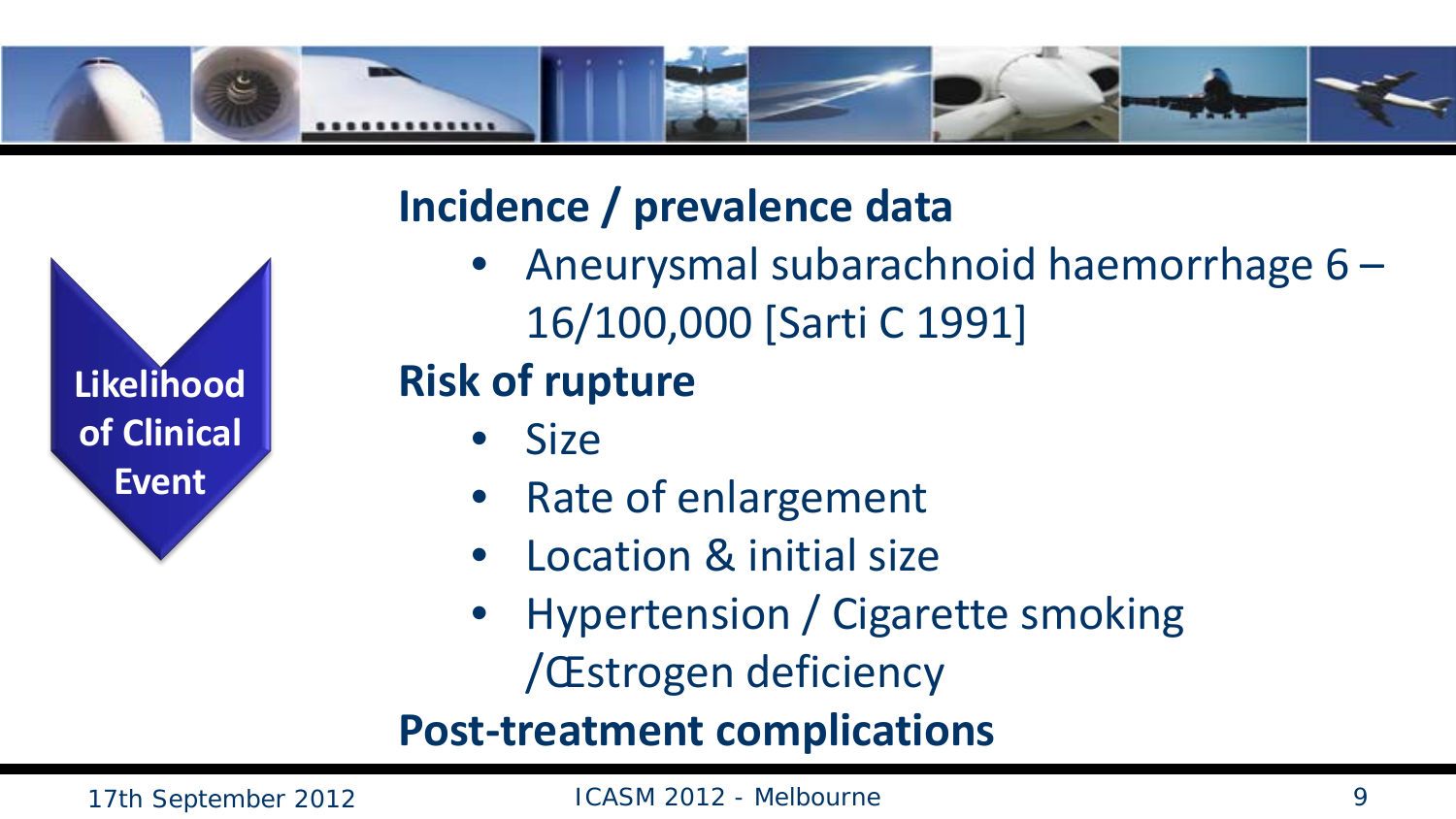

#### **Size of Aneurysm**

**International Study of Unruptured Intracranial Aneurysms** [ISUIA 2003]

- $6544$  pt  $-$ years,
- mean 4.1 yrs follow-up

#### **Aneurysm Verification Study**  [Sonobe 2010]

- 1306.5 pt-years,
- mean 3.4yrs follow-up

| <b>Size</b>  | <b>Rupture Risk p.a.</b> |
|--------------|--------------------------|
| $< 7$ mm     | 0.1%                     |
| $7 - 12$ mm  | 0.5%                     |
| $13 - 24$ mm | 3%                       |
| $>25$ mm     | 8%                       |
|              |                          |
|              |                          |
| <b>Size</b>  | <b>Rupture Risk p.a.</b> |
| <5mm         | 0.54%                    |
| Single       | 0.34%                    |

**Likelihood** 

**of Clinical** 

**Event**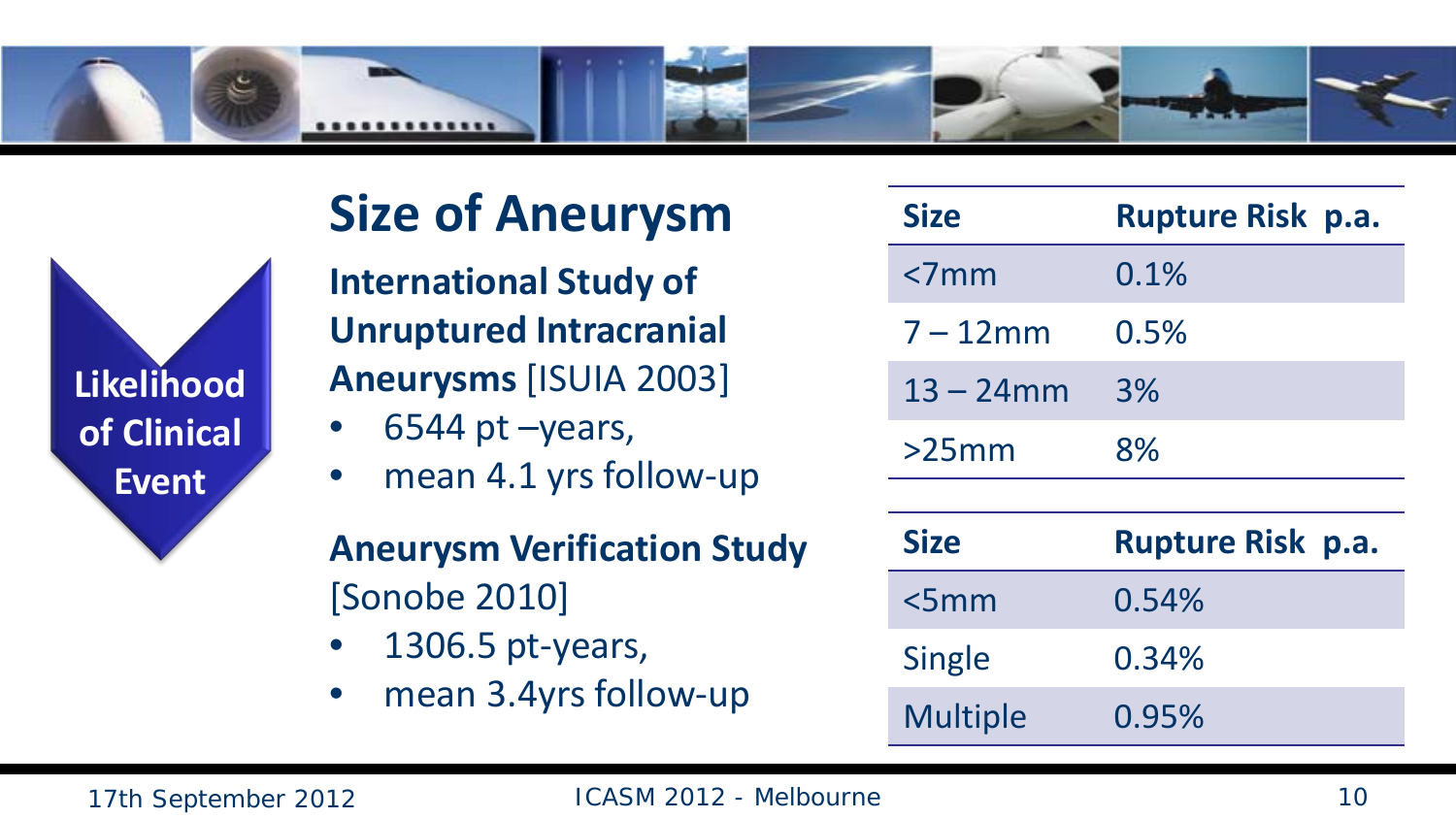

|                         | <b>Location</b>              | <b>Percent of Aneurysms Enlarging</b><br>(Mean 17.7 months) |                    |
|-------------------------|------------------------------|-------------------------------------------------------------|--------------------|
|                         | Middle Cerebral A            | 0%                                                          |                    |
|                         | <b>Internal Carotid A</b>    | 8.8%                                                        |                    |
| <b>Likelihood</b>       | <b>Basilar A bifurcation</b> | 40%                                                         |                    |
| of Clinical             |                              |                                                             |                    |
| <b>Event</b>            | <b>Initial Size</b>          |                                                             |                    |
|                         | $2 - 4mm$                    | 2.4%                                                        |                    |
|                         | $5 - 9$ mm                   | 9.1%                                                        |                    |
| <b>Circle of Willis</b> | $10 - 20$ mm                 | 50%                                                         | [Matsubara S 2004] |
|                         |                              |                                                             |                    |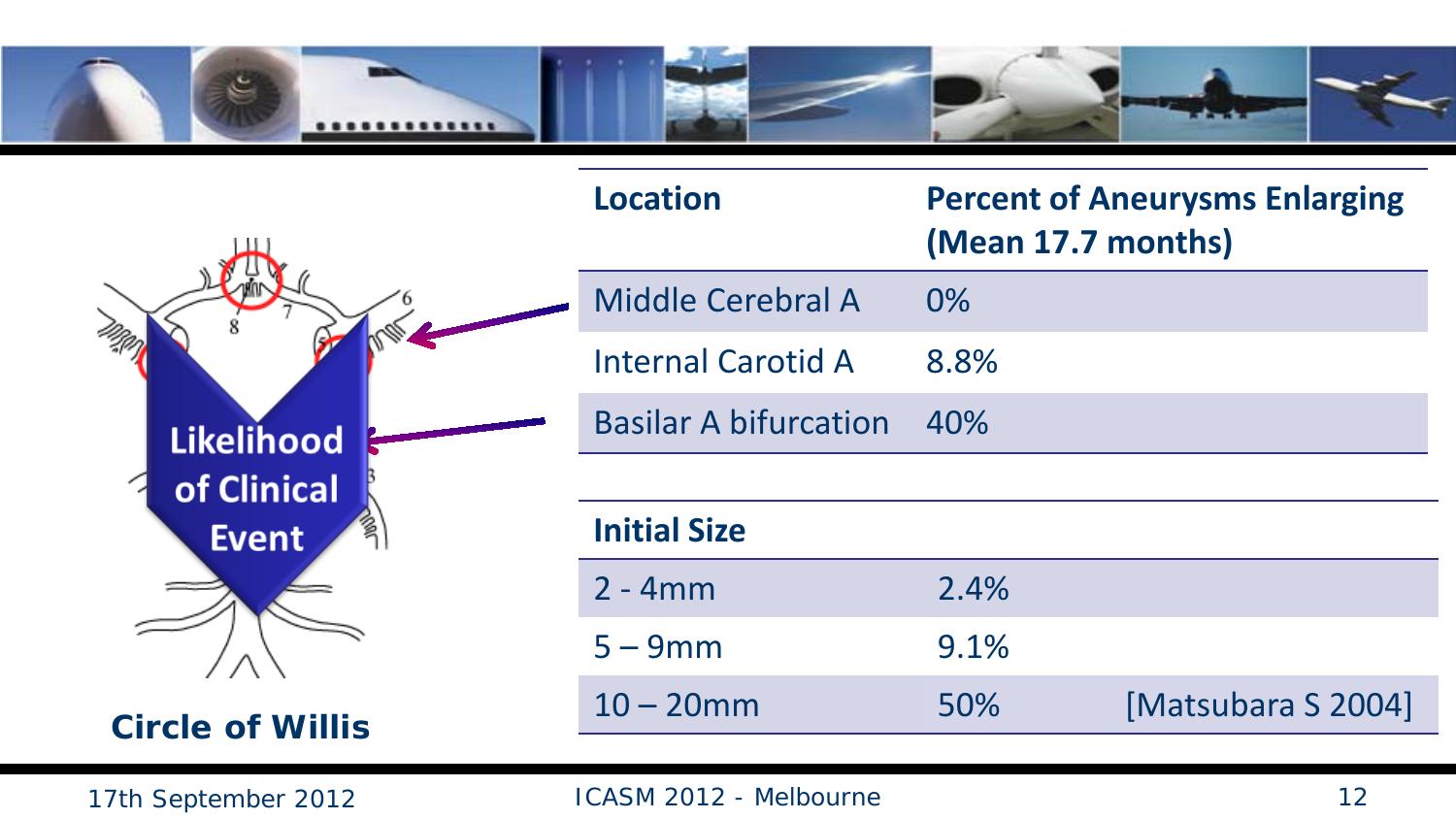

# Treatment

- **Monitor** 
	- Annual CTA or MRA to demonstrate stability, then  $@2-3$  years
- Surgical clipping
	- Hospital mortality 1.6%1
	- Morbidity & mortality at 1 year: 30.9%
- Endovascular repair (2D and 3D coils)
	- Hospital mortality  $0.6\%$ <sup>1</sup>,
	- Recurrence  $5 15\%$  in 1st 6 months
	- Morbidity & mortality at 1 year: 23.5%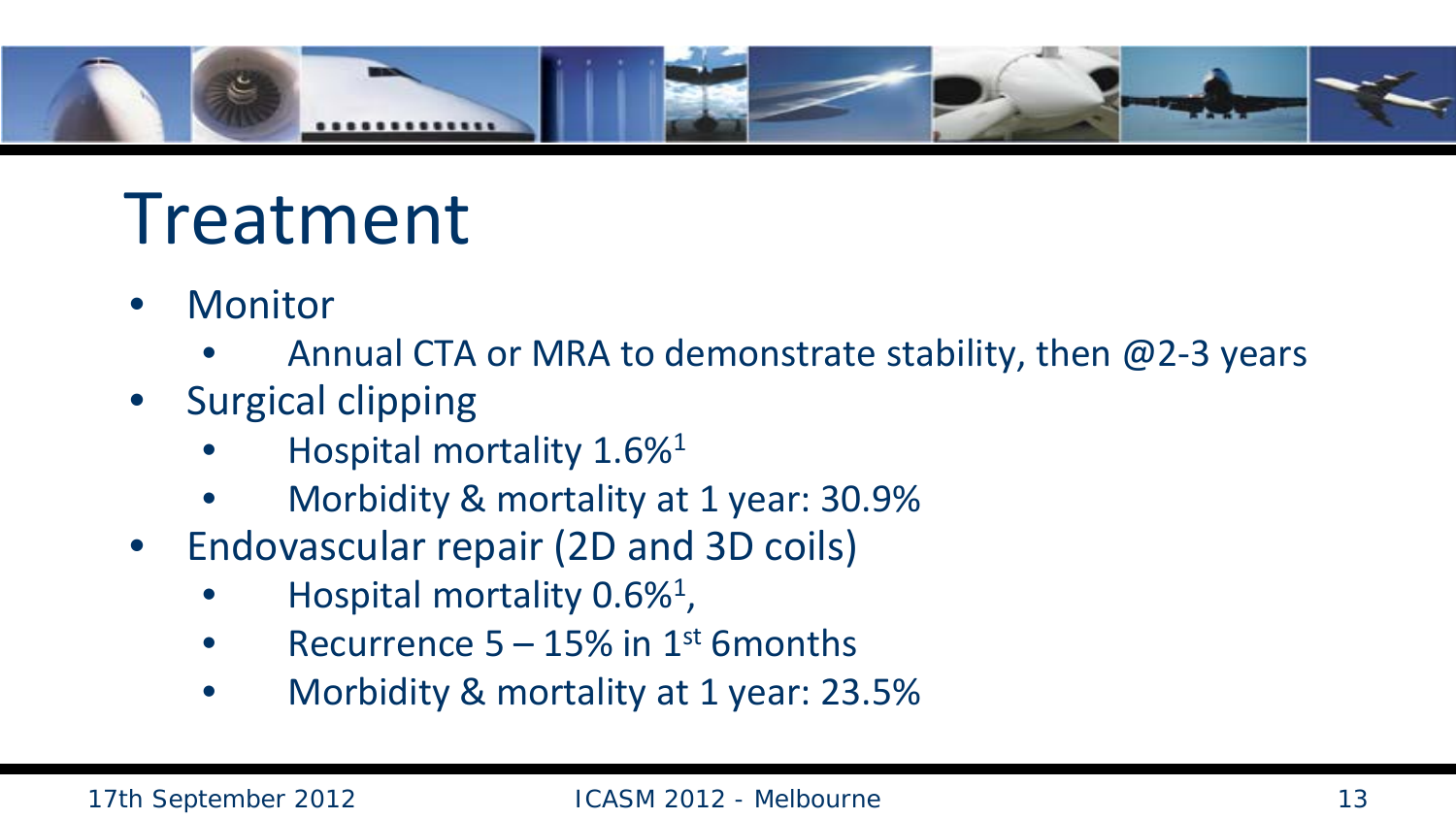

#### **Complications: Post-operative Seizures**

| <b>Predictors of risk for a seizure</b> | <b>Hazard ratios</b> |
|-----------------------------------------|----------------------|
| Neurosurgery                            | 1.64                 |
| Younger age                             | 1.54                 |
| Neurological deficit                    | 2.1                  |
| Thromboembolic complications            | 5.1                  |

Neurosurgical group had increased seizure risk up to 14 years after clipping, compared with the endovascular group.

[Hart 2011]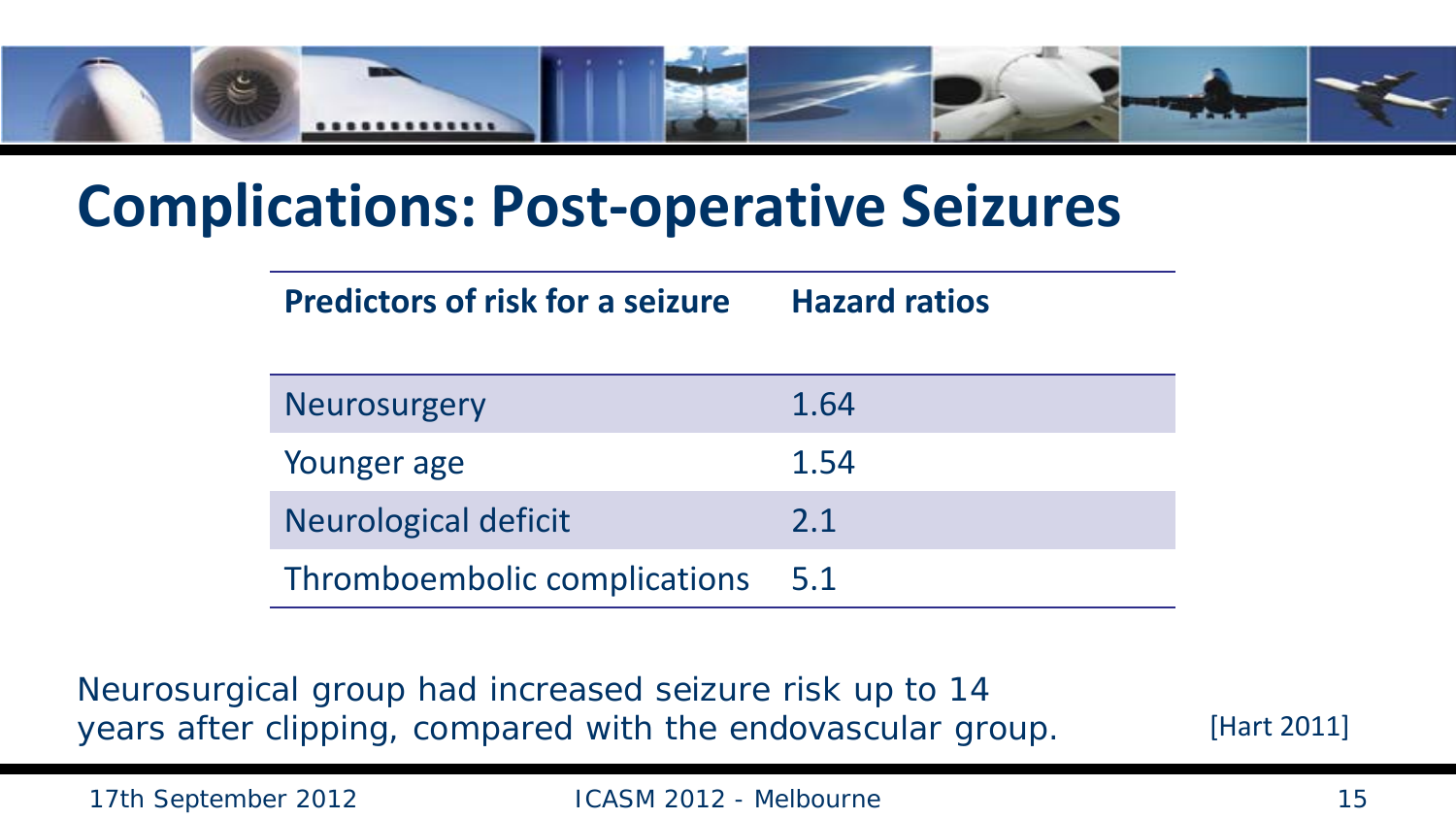

## **Post-operative seizures in patients with good recovery at 2 months.**

| <b>Non-MCA Treatment</b> | <b>After 1 Year</b> | <b>After 2 Years</b> |
|--------------------------|---------------------|----------------------|
| <b>Surgical Clipping</b> | 1.5%                | 0.4%                 |
| Endovascular             | 1.8%                | 0.8%                 |
|                          |                     |                      |
|                          |                     |                      |
| <b>MCA Treatment</b>     | <b>After 1 Year</b> | <b>After 2 Years</b> |
| <b>Surgical Clipping</b> | 10.5%               | 3.5%                 |
| Endovascular             | 3.4%                | [Hart 2011]<br>2.6%  |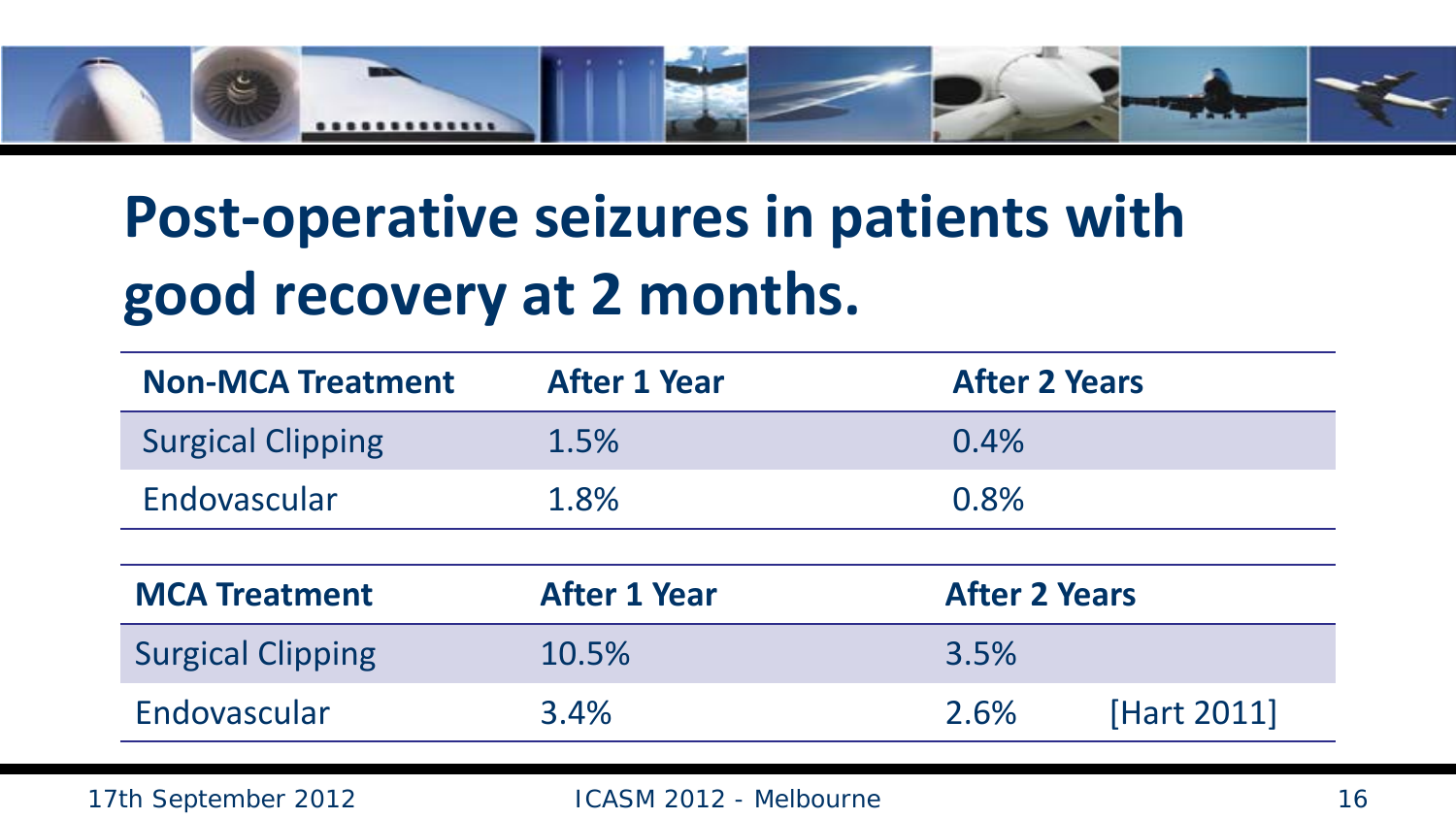

## **Aviation environment**

- Hypoxia & fatigue increase seizure risk
- ?"Stress"

## **Human performance**

- Acute onset total incapacitation
- Cognitive and executive impairment

**Likelihood** 

**of Aviation** 

**Event**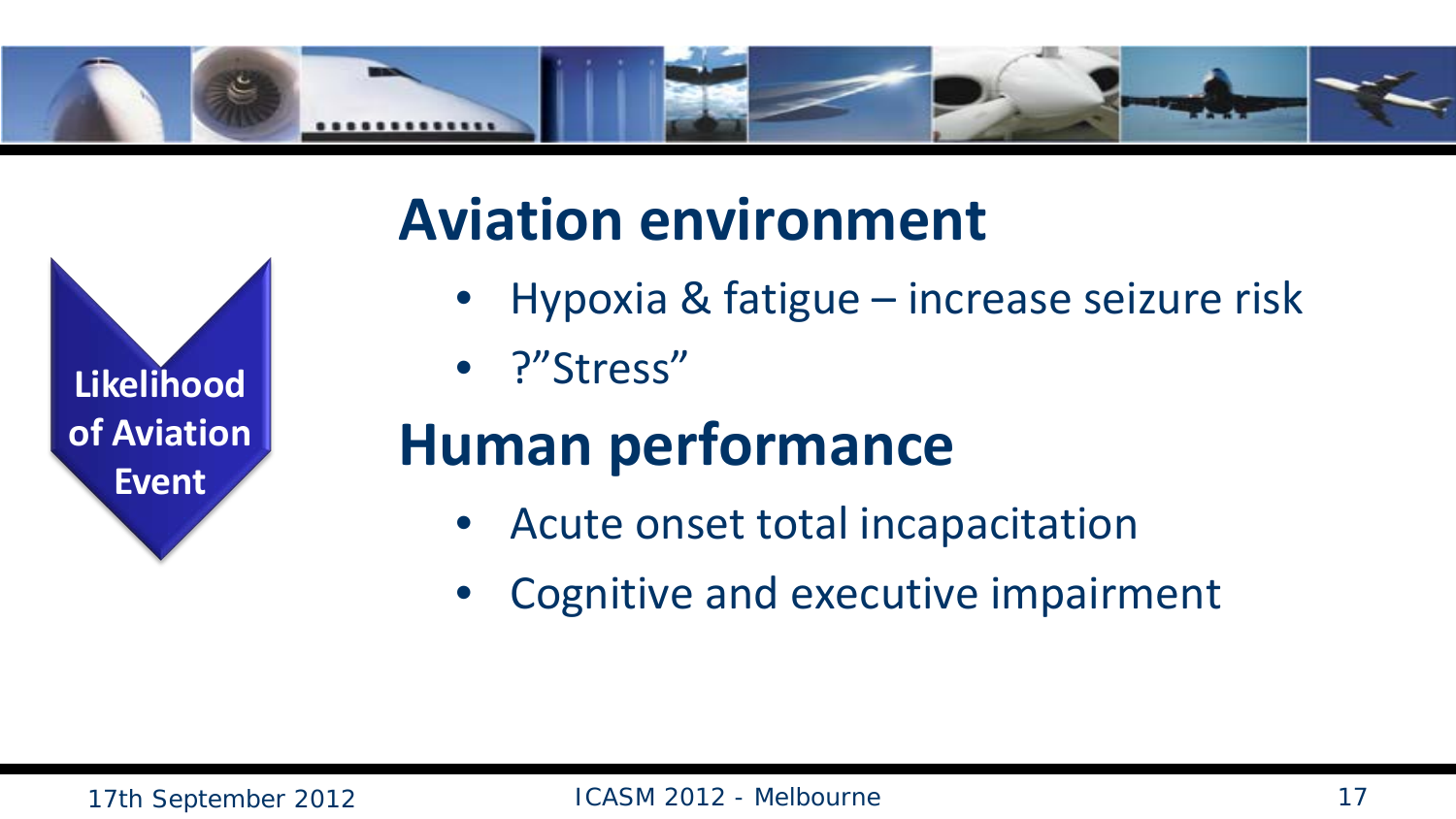

## **CASA Paradigm: Incidental finding**

- Low Risk 5mm or less diameter
- High risk
	- Larger than 5mm
	- **Enlarging**
	- Multiple aneurysms with  $>$  or = 4 mm
	- Previous subarachnoid haemorrhage
	- <50 years old, hypertensive or family history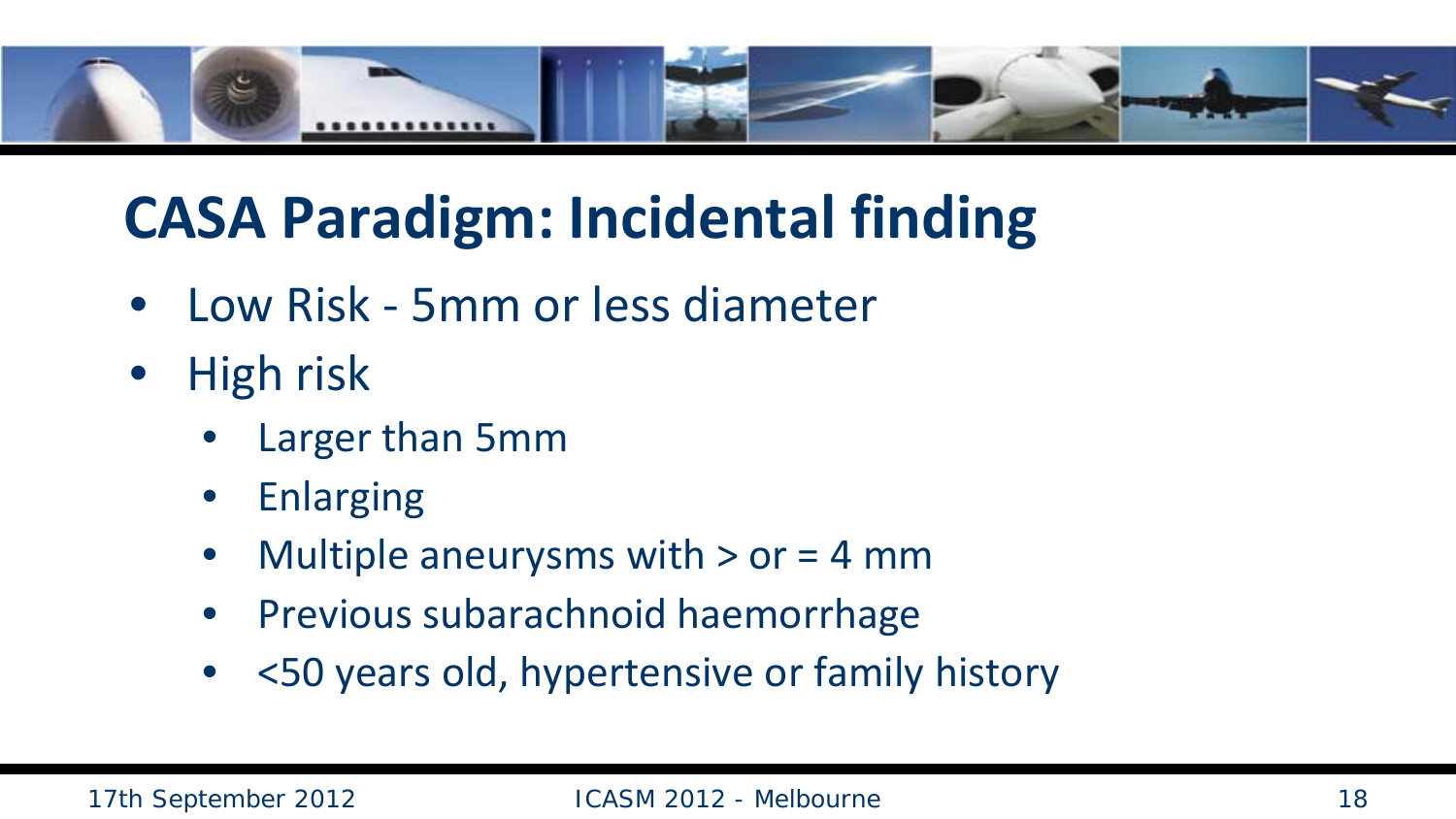

## **CASA Paradigm: Incidental finding**

| <b>Risk</b>      | <b>Class</b>     | <b>Certification</b> | <b>Surveillance</b> |
|------------------|------------------|----------------------|---------------------|
| Low Risk         | 1, 3             | Multi-crew 1Y        | Annual neurosx RV   |
|                  |                  | Unrestricted 1Y      | Annual neurosx RV   |
| <b>High Risk</b> | Case - by - case |                      |                     |

Initial certification requires demonstration of stability eg Rpt CTA/MRA at  $6 - 12$  months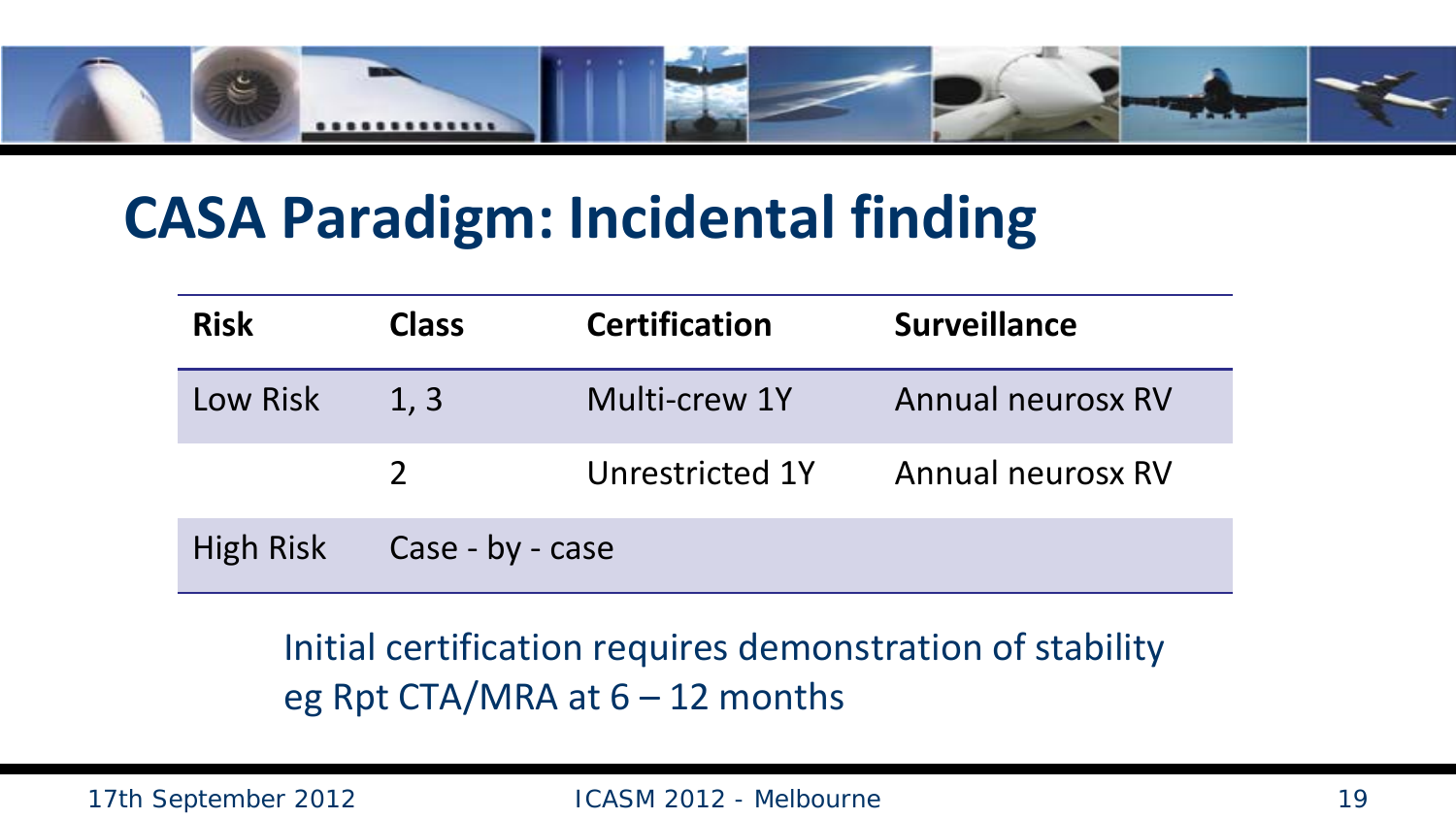

## **CASA Paradigm: Post-treatment**

- Low risk = <2% seizure risk at one year:
	- Non Middle Cerebral A aneurysm
	- Either clipping OR endovascular coiling
	- No complications at 2 months post-op.
- High risk include:
	- Middle cerebral artery aneurysms
	- Op complications / thromboembolism / ischaemic damage
	- Larger subarachnoid haemorrhages (Fisher Grade >1)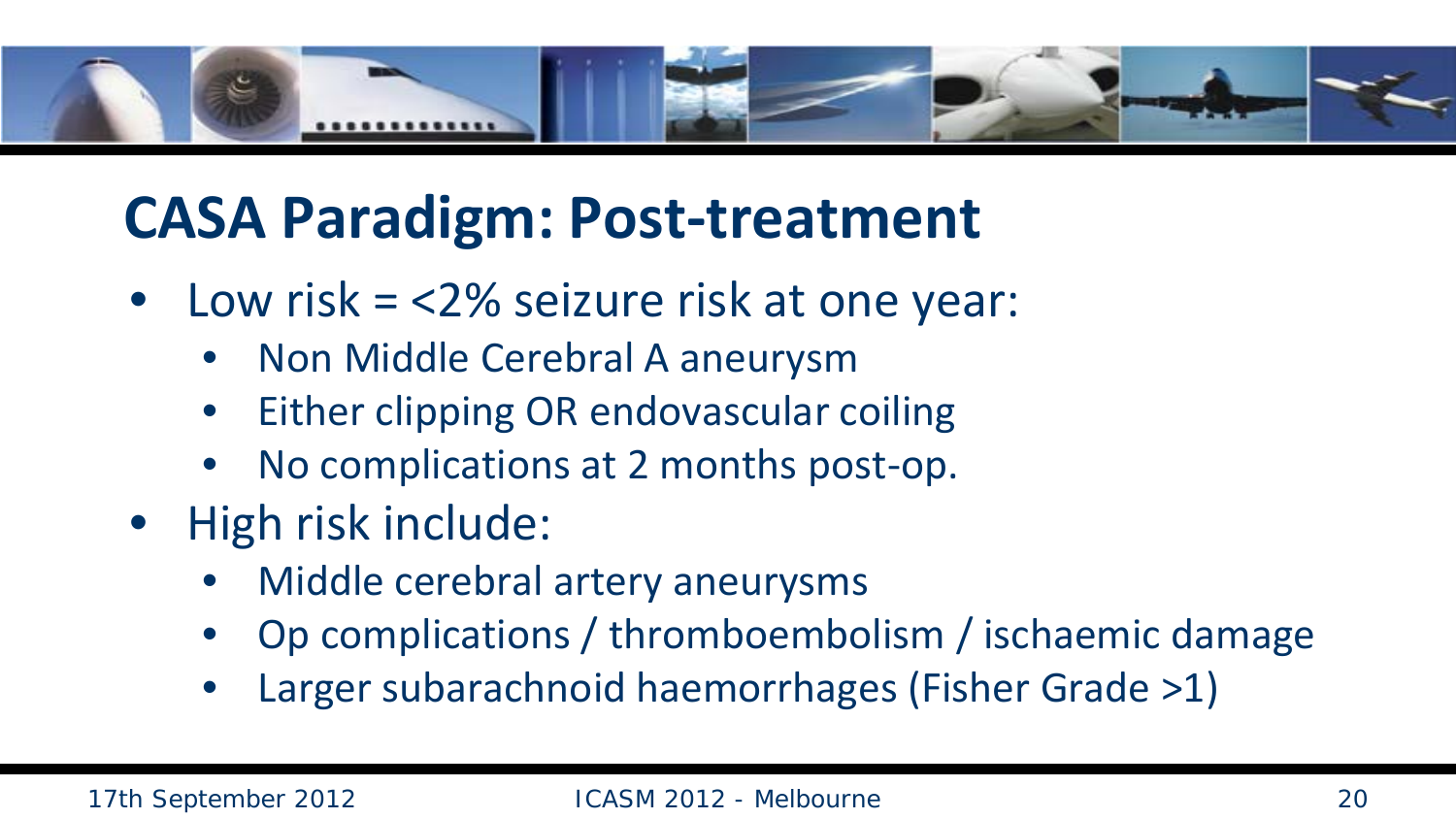

#### **CASA Paradigm: Post-treatment**

| <b>Risk</b> | <b>Class</b>     |    | <b>Stand-down Certification</b> | <b>Surveillance</b> |
|-------------|------------------|----|---------------------------------|---------------------|
| Low Risk    | 1, 3             | 2Y | <b>1Y Multi-crew</b>            | <b>Annual RV</b>    |
|             | $\mathcal{P}$    | 1Y | 1Y With safety pilot Annual RV  |                     |
| High Risk   | Case - by - case |    |                                 |                     |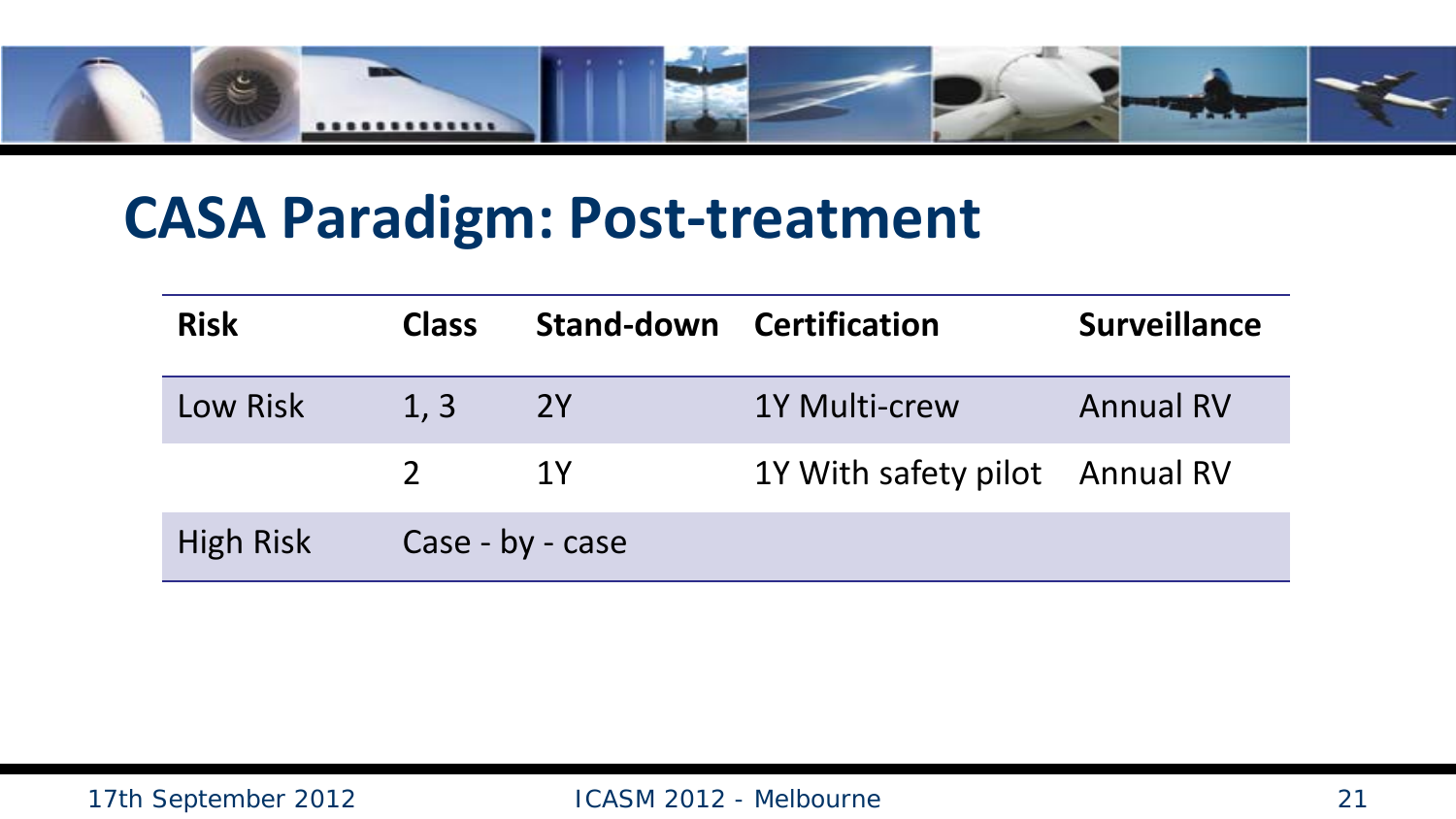

## **Summary**

- Cerebral aneurysms are common, and not all bleed
- Bleeding aneurysms have high mortality and morbidity
- Look for high risk features in clinical history
	- Familial conditions
	- Past history of SAH
	- Multiple
- Identification low risk group (incidental findings or post uncomplicated treatment) permits medical certification.
- High risk group (Middle Cerebral A or treatment with complications) carries significant risk of seizure which may persist for at least 14 years.